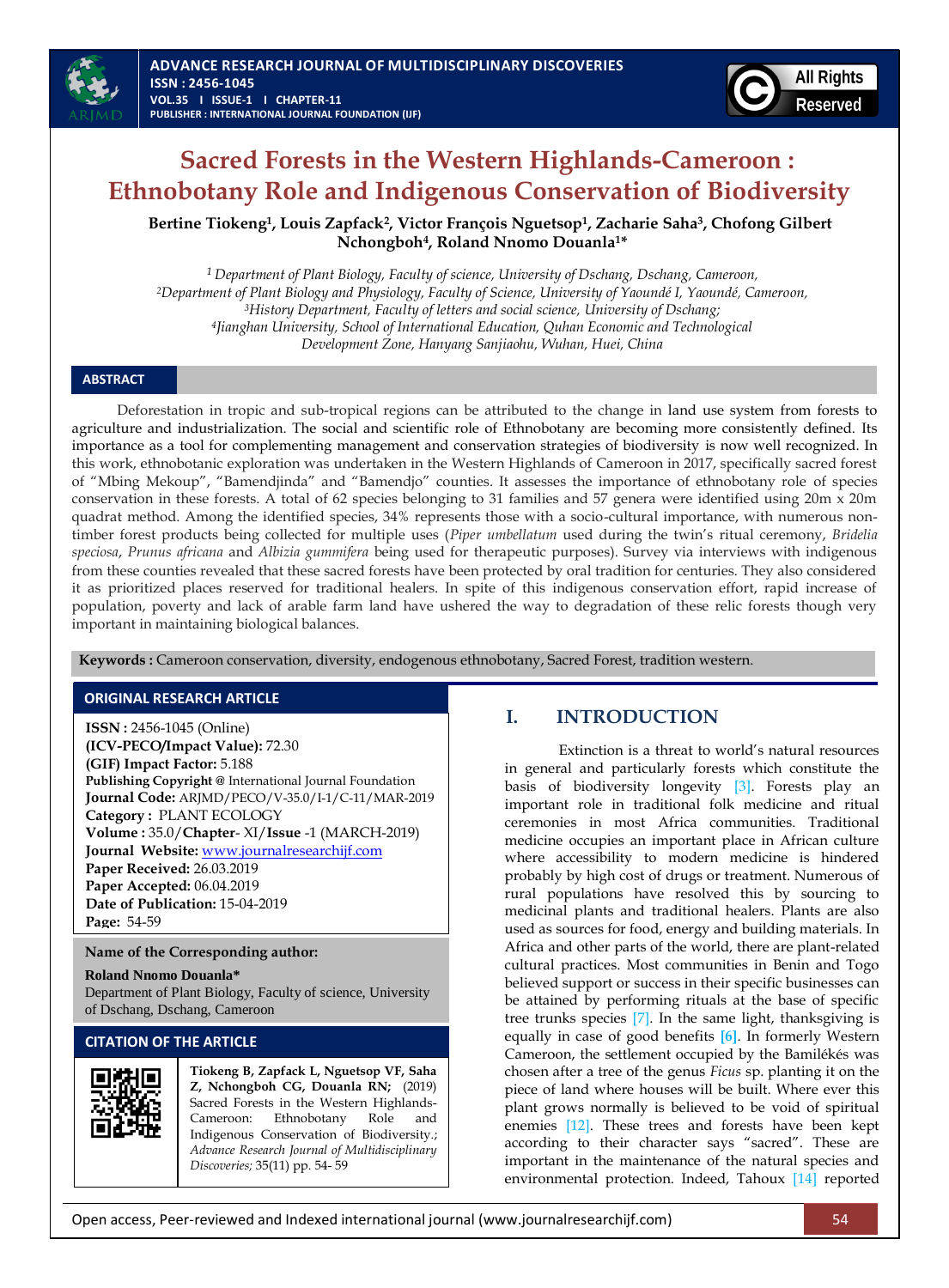that Zaïpobly sacred forest in Ivory Coast hosts a large number of species endemic of to Southwest Ivory Coast. African traditional practices have for a long time played a pivotal role in ecosystem conservation [\[8\]](#page-5-5)**, [\[13\],](#page-5-6) [\[5\]](#page-5-7)**. The sacred forests for example, protected at all times, are considered as the only witnesses of the forest element in the zones where agricultural exploitation is growing**[\[5\]](#page-5-7)**. Nevertheless, they are today subjected to intense human pressure which can pave wy to complete disappearance. In Cameroon, several studies have been done in the sacred forests in the Western. So, the sacred forests strategies of protection have been studied [\[2\],](#page-4-0) **[\[10\],](#page-5-8) [\[15\],](#page-5-9) [\[11\]](#page-5-10)** made a census of all the sacred forest of Cameroun included their surface. The floristic composition and structure of Mbing Mekoup sacred forests have been done [\[16\].](#page-5-11) This work is focus on the socio-cultural role and indigenous way of conservating "Mbing Mekoup", "Bamendjinda" and "Bamendjo" sacred forests in West Cameroon through flora assessment of ethnobotanical scope and shows their importance in the conservation of biodiversity.

# **II. MATERIALS AND METHODS**

#### **Study Zone**

The study sites are located in the Western Highlands of Cameroon on a surface area of 13.890 km<sup>2</sup> at an altitude of 2000 masl [\[9\].](#page-5-12) The sacred forests are found in the department of Bambouto. Batcham district harbors Mbing Mekoup forest (5 ° 37'N, 10 ° 06'E, Alt: 2183 m) while Bamendjinda (5 ° 97'N, 10 ° 18 E, Alt 1327 m) and Bamendjo forests (5 ° 34'N, 10 ° 18'E, Alt: 1376 m) are situated at Mbouda district (Figure 1). Mbing Mekoup is an independent sacred forest away from the chief residence established on slope and valleys with rocky levelling in some places and relief marked by interfluves to steep slopes, plateaus and plains. It has an area of 27.7 ha. Bamendjinda forest with an area of 4.2 ha is marked by a flat slope partly surrounded Eucalyptus. Bamendjo sacred forest is located on a gentle slope with a relatively closed canopy measuring a surface area of about 1.8 ha with a cool and humid climate. This is a mountain climate "Camerounien" characterized by a short dry season of 4 months (mid-November to mid-March) and a long rainy season of 8 months (mid-March to mid-November characterized by low and constant temperatures due to the high altitude.



**Figure 1**: **Location of study area in the Western Highlands of Cameroon. Left: Complete political map of Cameroon with study area highlighted in gray and right: complete and detail view of study area.** 

#### **Sampling method**

The quadrat method (Hall and Swaine 1981) was used for inventory and identification of individuals. Quadrats of  $25 \times 25$  m were established and randomly distributed in each plant formation. Within each plot, all species including medicinal herbs and food as well as those used for other purposes were considered. The specimens were collected and some identified directly in the field. Unrecognized species were taken to the National Herbarium of Cameroon for identification. In order to assess the use of these forests, indigents were interviewed and ethnobotanical role of these forests in biodiversity conservation evaluated. Interviewees were adults greater or equal to 30 years old (men and women), youth between 16 and 29 of age (girls and boys) living in the vicinity of each study site. Information obtained was of an individual nature.

# **III. RESULTS AND DISCUSSION**

### **Floristic Aspects**

**DISCOV** 

INARY

**MULTIDISCIPLI** 

5 RNAL 3

Analysis of the sacred forests flora reveals relatively significant high abundance of species such as: *Cassine aethiopica*, *Bridelia speciosa*, *Xymalos monospora*, *Nuxia congesta*, *Clausena anisata*, *Maesa lanceolata* in Mbing Mekoup *Trilepisium madagascariense*, *Cola cordifolia* and *Celtis zinkeri* were significantly high at Bamenjinda while Bamendjo recorded abundance of *Trilepisium madagascariense*, *Celtis zinkerii*, *Markhamia lutea* and *Alangium chinense*.

# **Uses of Forest Plants by Local Communities**

The interviews results revealed that these plants are coveted by people for several needs. For ritual purpose, leaves of *Piper umbellatum* are attached at the fore head of twins during the ceremony where they are being taken to a public square. This ceremony is literally referred to as "going out of twins". According to local people believe, twins have some supernatural power which during this ceremony *Piper umbellatum* plant leaves purify and fortify the powers. It will equally give them honor and possibly would protect them from evil spirits who could compromise the power that the twins hold. Moreover, these leaves are used as packaging material of dust taken from grave of the dead during ancestral worship ceremony. Formerly, *Piper umbellatum* leaves were tied on slaves to differentiate native of the village and free people. These populations also use *Dracaena deisteliana* to testify to the "gods" the recognition of a ritual rite that has been announced but has not been performed; thus, the person who are supposed to performed the rite should cut a young stem of *Dracaena deisteliana* species and put on the road where he hardly borrows meaning to "god" that he is aware of the rite. The villagers use *Dracaena deisteliana* plant to establish peace by settling conflict among. Often *Dracaena deistelina* and *Ficus thonningii* are planted in close range where navels and first haircut of new born babies are buried. So, doing it is believed it will serve as a center of attraction and would allow these children to always return to their native village regardless of where they go. The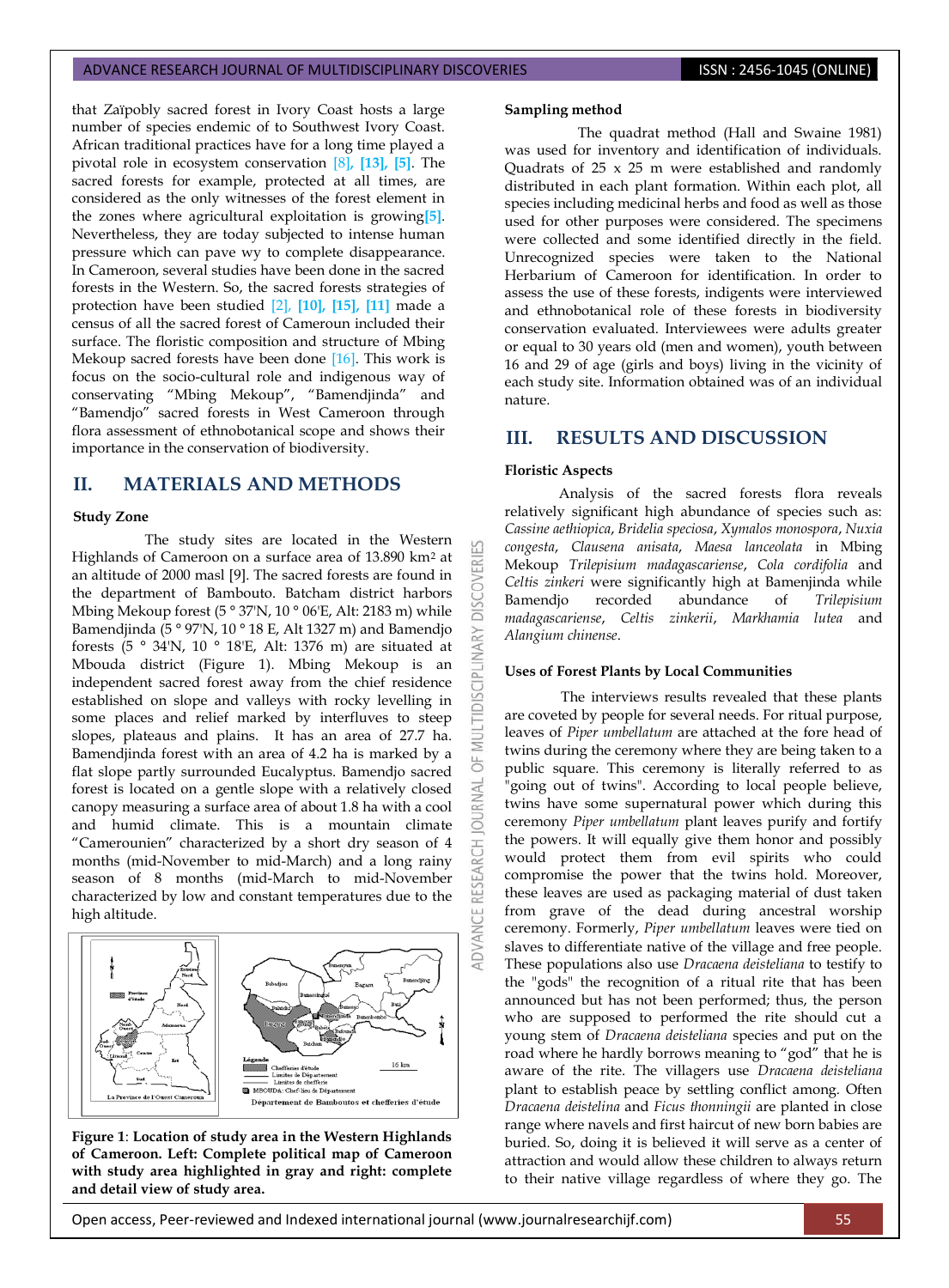conception that some children have two "souls" and are tied to abnormal behavior is common in these villages. To circumvent this, the local population use leaves of *Dracaena deisteliana* to perform ritual in order to unite the two "souls".

For communication purpose, a branch *Ficus thonningii* placed at the entrance of a concession signifies the presence of the village chief. When the leaf is pinched by a twig broom and given to a peasant, he understands that the chief needs him to report immediately at palace. To designate their heir, the elderly persons in their lifetime often send him who will be the next of kin with *Ficus thonningii* leaf to the father's best friend. When this friend receives, he understands that the bearer of the sheet will be successor since the heir are not supposed to know the secret. In case of change of decision, the same child will be assign to repeat this process. The same plant is recognized and use as a peace setter. In case of a dispute between a woman and the chief a *Ficus thonningii branch* with leaves is placed in front of the house where the lady resists. The woman concerned leaves the area and return only when the problem has been settled. Plants such as; *Markhamia lutea* and *Vernonia amygdalina* have some superstitious believe linked to them*.* They are considered and used for invoking and establishing prohibition of evil spirits. In situations where a woman wants to be definitely repudiated as a chief's wife from the chiefdom, a stem of *Markhamia lutea* is planted in front of her house for to leave as soon as possible. Moreover, during rainy period it is forbidden to shelter under *Ensete gilletii* plant or to use the leaves as an alternatively as an umbrella in order to avoid thunderbolt; for it is believed to be a major source of thunderbolt. It is also used to wrap up the mortal remains of the disciple of chief before burial. This would cover the "negative side" unwanted behavior of deceased, by so doing its being prevented from spreading after his death. *Canarium schweinfurthii* is considered as traditional incense which when burn it repels evil spirits. The leaves of *Musa paradisiaca* and *Musa sapientum* are used when a couple is in need of a baby of a specific gender. In circumstances that a boy child is needed, the poured salt at the basis of *Musa paradisiaca* and let a young non-pubescent boy cut off the shoot. The shoot is being given to the women to place on their marriage bed. By performing this rite, the young boy automatically transmits its gender to women. Contrary, in case a girl is need same practice will be done by a young non-pubescent girl base of *Musa sapientum*.

**DISCOVERI** 

5

5

For food purpose: *Aframomum* sp., *Persea americana*, *Pseudospondia microcarpa* fruits are greatly exploited for consumption. *Canarium schweinfurthii* is widely exploited for the commercialization of its fruit as a food source. This generate income form many families. *Elaeis guineensis* is highly coveted for its fruit that serves as a rich source of fats and oils, food ingredient and its sap that gives white wine as a very useful stuff during traditional ceremonies.

For medicinal purpose**,** there are also reputed medicinal species that are exploited for the treatment of various diseases.

**Table1**: Summary of some plants whose therapeutic uses have been reported in these forests

| <b>Scientific name and</b><br>family        | <b>Diseases</b>                                     | <b>Used parts and</b><br><b>Preparatory fashion</b>                                                                      |  |  |  |
|---------------------------------------------|-----------------------------------------------------|--------------------------------------------------------------------------------------------------------------------------|--|--|--|
| Myria arborea<br>(Myristicaceae)            | Cough,<br>abdominal pain                            | The bark is eaten fresh or<br>infused in water and taken<br>orally                                                       |  |  |  |
| Cassine aethiopica<br>(Celastraceae)        | Intestinal worms                                    | The fruit or bark<br>associated with raw<br>peanuts is eaten                                                             |  |  |  |
| Prunus africana<br>(Rosaceae)               | Malaria, painful<br>menstruation.<br>abdominal pain | decoction of the bark is<br>taken orally, the crushed<br>leaves in water also have<br>the same medicinal<br>properties   |  |  |  |
| Embelia schimperi<br>(Myristicaceae)        | Intestinal worms                                    | The leaves are cleaned and<br>eaten                                                                                      |  |  |  |
| Bridelia speciosa<br>(Euphorbiaceae)        | Gonorrhoea,<br>malaria                              | A bark decoction is<br>associated with leaves and<br>taken orally                                                        |  |  |  |
| Albizia gummifera<br>(Mimosaceae)           | Impotence                                           | The bark associated with<br>that of Croton<br>macrostachyus is boiled in<br>white wine                                   |  |  |  |
| Zehneria scabra<br>(Monimiaceae)            | gastric pain, glair                                 | The plant is used for<br>purging by mucus and<br>triturated in water before<br>being taken orally for<br>gastric trouble |  |  |  |
| Piper umbellatum<br>(Piperaceae)            | Infertility                                         | The infusion of the leaves<br>and flower is taken orally                                                                 |  |  |  |
| Markhamia lutea<br>(Bignoniaceae)           | Abdominal pain                                      | leaves added to Acanthus<br><i>montanus</i> roots and bark<br>are boiled in white wine<br>and taken orally               |  |  |  |
| Canarium<br>schweinfurthii<br>(Burseraceae) | Diarrhea                                            | fruit almonds are burned<br>and made into powder<br>before being taken with<br>palm oil                                  |  |  |  |
| Croton<br>macrostachyus<br>(Euphorbiaceae)  | Facilitates<br>childbirth                           | The decoction of the bark<br>is taken orally                                                                             |  |  |  |

It is noted from Table 1 that plants like *Embelia schimperii*, *Cassine aethiopica*, *Zehnaria scabra*, *Canarium schweinfurthii* are useful for the gastrointestinal tract, while *Croton macrostachyus*, *Markhamia lutea* , *Piper umbellatum* , *Albizia gummifera* , *Bridelia speciosa* , *Prunus africana* are used by the local population to correct reproductive system disorders. Using plants to treat illnesses such as malaria and cough were rarely mentioned; certain affections such as liver, diabetes and cancer are absent. The lack of plants reported to have been used for the treatment of these diseases could be a sign of ignorance on the part of the people because they would be unable to determine at their level certain symptoms of diseases. It could also be a possible indication that rural people are less exposed to such diseases. These therapeutic plants are known to treat the same diseases in different regions and even on a continental scale. *Bridelia speciosa* for example treats sexually transmitted diseases in Bafoussa[m \[10\]](#page-5-8)**[, \[16\],](#page-5-11) [\[11\]](#page-5-10)**. It is worth noting that there are dissimilarities between diseases treated by the same medicinal plants like in the case of *Croton macrostachyus* used to treat breast pain and sexual impotence in Bahouan village[s \[10\]](#page-5-8) and Bangang [\[16\]](#page-5-11) while in Ethiopia it is used for the for the treatment of jaundice,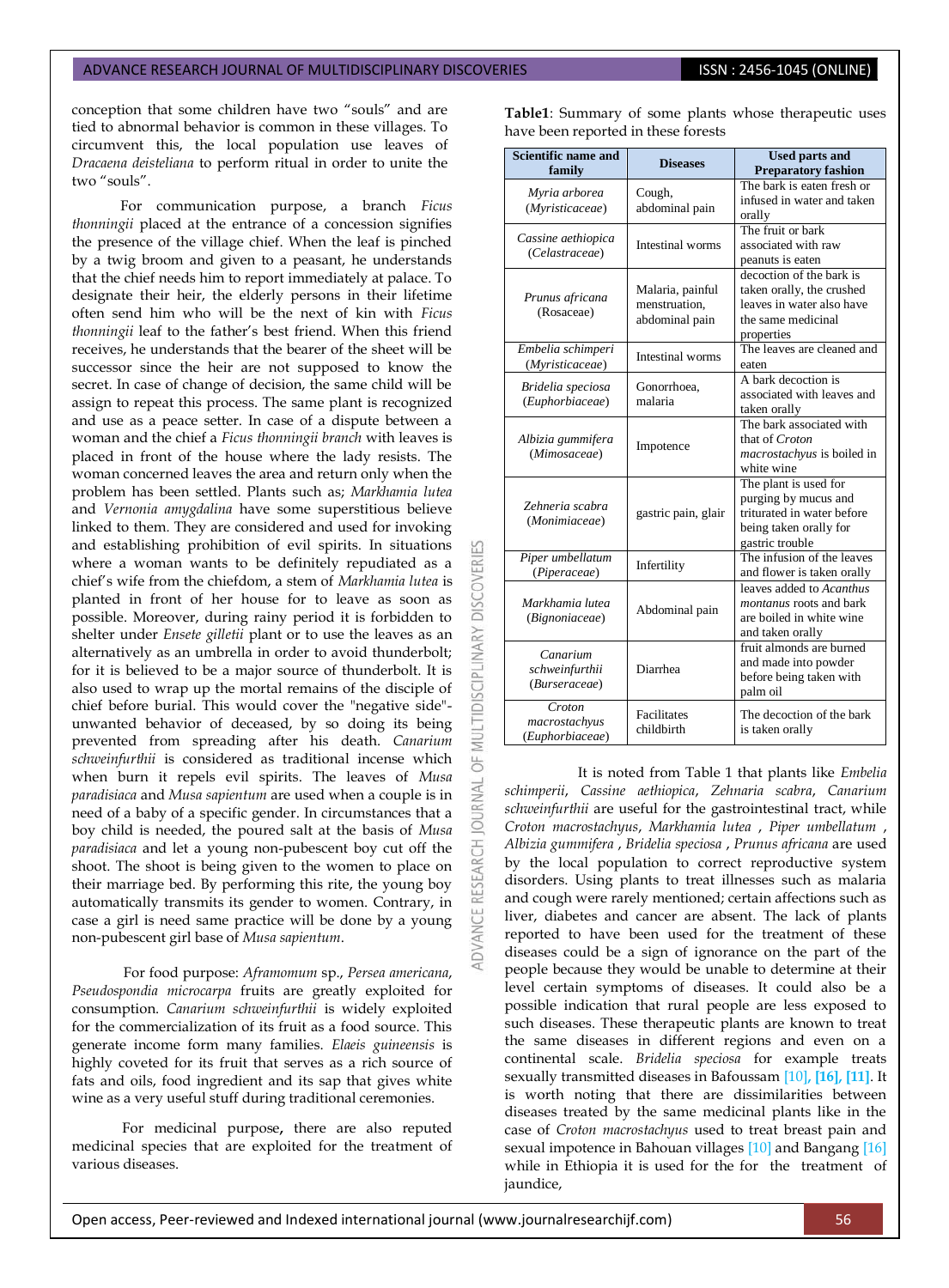#### ADVANCE RESEARCH JOURNAL OF MULTIDISCIPLINARY DISCOVERIES **ISSN : 2456-1045 (ONLINE)**

intestinal worms and ear inflammations [\[1\]](#page-4-1)**, [\[4\]](#page-5-13)**. This serves as proof that these medicinal plant species in its natural state might possess several active chemical compounds that may in different aspects act specifically on different disease.

#### **Socio-cultural Activities and Importance of Sacred Forests**

In site the use of plants and plant parts for food and medication, several socio-cultural activities are conducted within these relic forests. These activities include secret meetings held in hut built in the forest (Figure 2) where the notables discus, debate and elaborate on the laws that govern the village. These forests are equally considered as places where the "gods" of the village resides and the chief and his notables are tied to offering sacrifices in the forest. A typical example is when a family has misfortune or when a couple is in difficulties of procreation the "gods" of the forest are being consulted for possible solution through ritual performance.



**Figure 2**: **Hut of "gods" (right) outer view and inside view (left) in Mbing Mekoup forest.** 

In Mbing Mekoup forest, there is a waterfall (Figure 3) which forms a stream that is being used by villagers downstream. The "seers" draw this water precisely in a specific area within the sacred forest and according to the indigents; this water is blessed and contains therapeutic properties. Generally traditional healer uses it as remedy for some sick person whose illnesses are liked to spiritual routes and in particular cases when the healer become "seers" he can pour this water in newly dug pit toilets in homes to prevent evil spirits from invading. Permanently in the same water, some future "seers" take a bath to appease the spirits who are the source of their "evil" when they have mental disorder symptoms. This bath is oriented by an initiated person who coordinates a little ritual at the end of swimming in the name of the patient.



### **Figure 3**: **Waterfall of the sacred forest Mbing Mekoup Source: Photo ZAPFACK**

Traditional believe have enabled local communities to protect the environment. According to previous research, these relic forests are of considerable interest to the indigents in that they harbor ancestoral spirits of the village and safeguard the notable's totems. It equally serves as a place of refuge for the populations in case of trouble or war. People also believe that it is an excellent area where benediction can be obtained. Similar findings have equally been demonstrated in Togo an in Ivory Coast with different forest settings **[\[8\],](#page-5-5) [\[14\]](#page-5-4)**. Ecologically, these sacred forests preserved and conserved plants of medicinal importance thus safeguarding them for the present and future generations. They provide habitat for species and preserve some endangered or endemic animal and plant species and contributes in the fortification and maintenance of many African tradition in relation with plants. Just as community forests, sacred groves also purify nature through photosynthesis. They slow down soil erosion and can equally serve as good touristic sites.

Nowadays, the local populations are urged at obtaining better methods for preserving and protecting sacred forests species. Thus, they report to public authorities, civil society asking for support to complete the indigenous or traditional practices of biodiversity conservation. Despite the effort put in place to conserve and manage these forests in a typical traditional manner by the indigents, poverty, limited cultivable land accelerate the rate at which these forests are being destroyed. It is the case of Bamendjinda and Bamendjo sacred forest which are destroyed and transformed progressively as corn fields or *Eucalyptus* sp. plantations.

#### **Indigenous Conservation**

 $\overline{a}$ 

**RESEARCH** 

A survey based on interviewing 110 people in the neighborhoods of these forests show that these forests have been protected for a long time by local authorities. Table 2 shows the structure of the interviewees and outcome of the interview.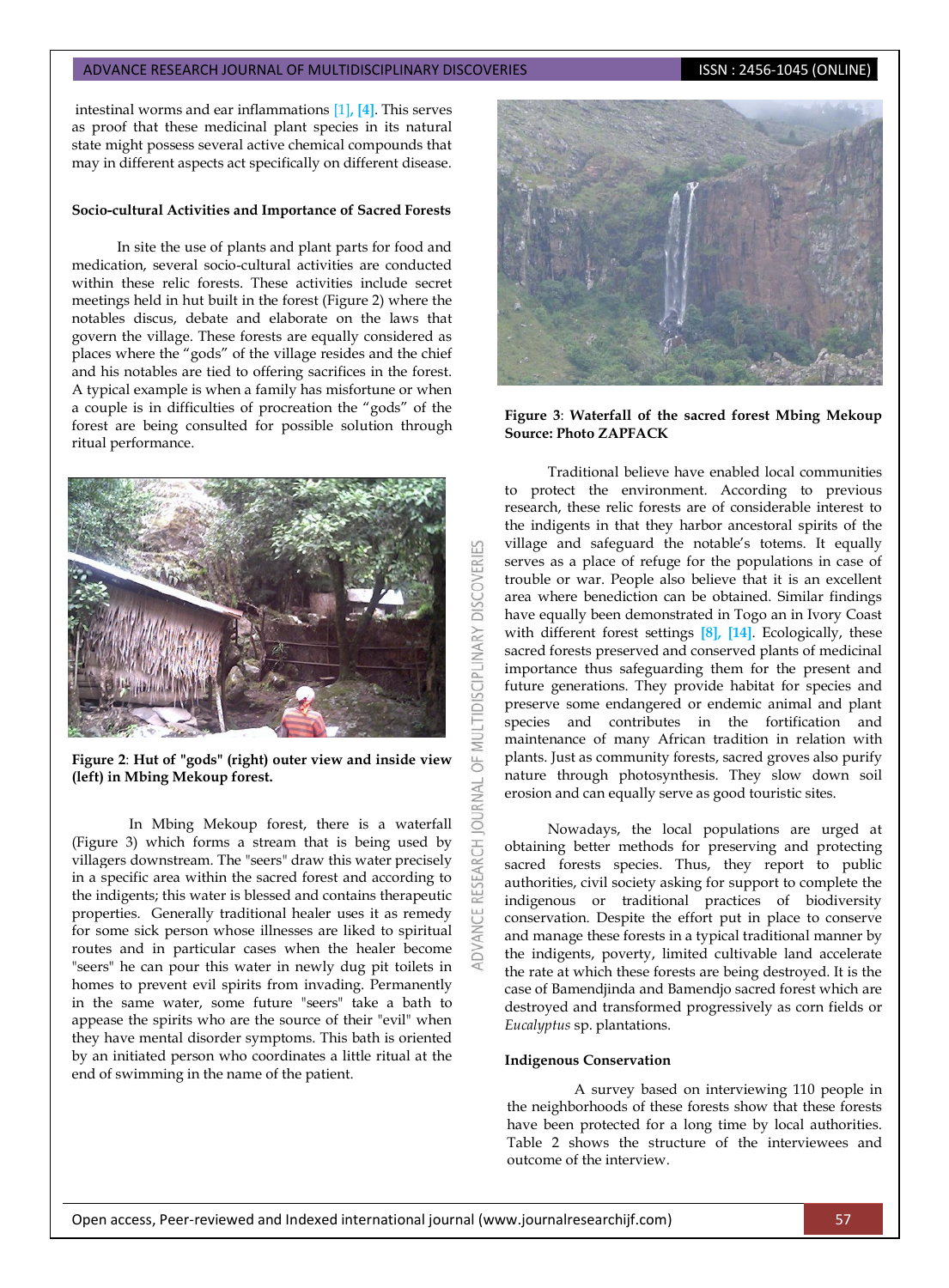**Table 2**: **Frequency and percentage of interviewees by village according to sex and age**

| Catégorie<br>S             | Bangang  |          | Bamendjinda |          | Bamendjo |          | Frequency | Percenta<br>ge |
|----------------------------|----------|----------|-------------|----------|----------|----------|-----------|----------------|
|                            | M        | F        | M           | F        | M        | F        |           |                |
| Young<br>girls and<br>boys | 4        | 1        | $\Omega$    | $\Omega$ | $\theta$ | $\Omega$ | 5         | 4              |
| Adult<br>women             | $\Omega$ | 25       | $\Omega$    | 12       | $\Omega$ | 7        | 44        | 40             |
| Adult<br>men               | 30       | $\Omega$ | 18          | $\Omega$ | 13       | $\Omega$ | 61        | 55.55          |
| Total                      | 34       | 26       | 18          | 12       | 13       | 7        | 110       | 100            |
| M: masculine, F: feminine  |          |          |             |          |          |          |           |                |

Table 2, shows that 60, 30 and 20 people were interviewed at Bangang (Zindong), Bamendjinda and Bamendjo, respectively. Among the interviewees, 56 percent were adult men, 40 pourcent adult women and four percent youths. The high percentage of men is explained by the importance and attachment they possess to these sacred forests unlike women who has little or no attachment due to gender. It is being affirmed by most communities that these places are reserved for the men and traditional healers. The low value observed for the young might serve as a clear indicator that they are unavailability; show little or no interest, ignorance to an extent, and their uprooting due to the influence of globalization. Most of these youths were equally not equipped with enough information concerning these forests which can be linked to the fact that the youth in these communities nowadays are not more initiated to traditional practices. The issues of schooling and the mixing of cultures also should not be rule out. To add, taken into account the indiscretion of youth today, some initiations rites are kept as top secrets from them to prevent the consequence of an incorrect practice related to these rites that are believed that can cost them their lives. Only initiated person, traditional healers and "seers" or preachers of futures have access to such secret forests. The permission of people categorized as ordinary people to access the forest must pass through negotiations. Being an initiated member is not a guarantee of having access to all the huts in the forest move, access to other compartments requires further initiation. Agricultural activities, cutting of dry tree branches for firewood as an energy source, wood for construction and hunting are strictly prohibited in these forests. The animals in these forests are considered to be totem of the notable. The plants with medicinal properties are harvested with the basis of the chief's permission. However, in Mbing Mekoup villagers enter massively in the forest every 23th December every year for community labour in cleaning the road that lead to the hut "gods"; it is during the cleaning up that the local community is allowed to gather firewood and harvest some medicinal plants. This is also the day where everyone asks blessing from the village "gods" and ancestor spirits for the New Year. Villagers who in one way or the other do not obey the access rules in the forest

53 **DISCOVER** MULTIDISCIPLINARY 5 **JRNAL** jo ADVANCE RESEARCH

are believed to be exposed to high risk of developing serious illness and/or malediction from the ancestral spirits which are being hosted in these forests. This malediction might not be immediate; it can be until when the victim dies and his corpse turn" red" will be proof that he violated some of the forest rules. When people realized that they have violated such rule, they must counteract by offerings thing like salt, palm oil, white wine, money a, goat, hen, and cock as sacrifices to appease the anger of "gods"; the village protector.

# **IV. CONCLUSION**

This study assessed the ethnobotany role of Mbing Mekoup, Bamendjinda and Bamendjo sacred forests. Through interviews with the populations, it is now known that the sacred forests are preserved by local communities through prohibited and mythical beliefs. These forests contain timber and non-timber coveted by local communities. However, changing attitudes and scarcity of cultivable land force people to encroach on these forests. These indigenous conservation methods become increasingly fragile and should be strengthened to prevent the complete disappearance of these relic forests which are very important in safeguarding biodiversity. It would be important for traditional authorities to contact the administrative authorities in order to consolidate the customary protection methods of these forests. They could show to local people through associations and campaigns organization of awareness, the importance of forests for their well-being. The density of medicinal species and other species use daily from these forests should be increased through afforestation so that people can use them while ensuring their sustainability for future needs. This will undoubtedly contribute to improving the health of the populations without much effect on the balance of these forests. In addition, forests administrators and wildlife, experts from civil society should also develop laws and rules of sacred forest management to ensure their protection. This will be done with surrounding populations without neglecting the preexisting indigenous mode of conservation. Indeed, it would be necessary to forest agents to work with local communities to better manage these relic forests.

# **V. REFERENCES**

- <span id="page-4-1"></span>[1] **Amare G.** Some Common Medicinal and Poisonous Plants used in Ethiopian folk Medicine*.* University of Addis Ababa. Ethiopia. 1976 ; 106 p.
- <span id="page-4-0"></span>[2] **Dongmo P.** Etude de deux Systèmes de Protections des Forêts sur les Monts Bambouto. Cas de la Réserve de Meleta et de la Forêt Sacrée de Mbing Mekoup. Mémoire d'Ingénieur, INADER-CUDs, Dschang. 1991; 161 p.